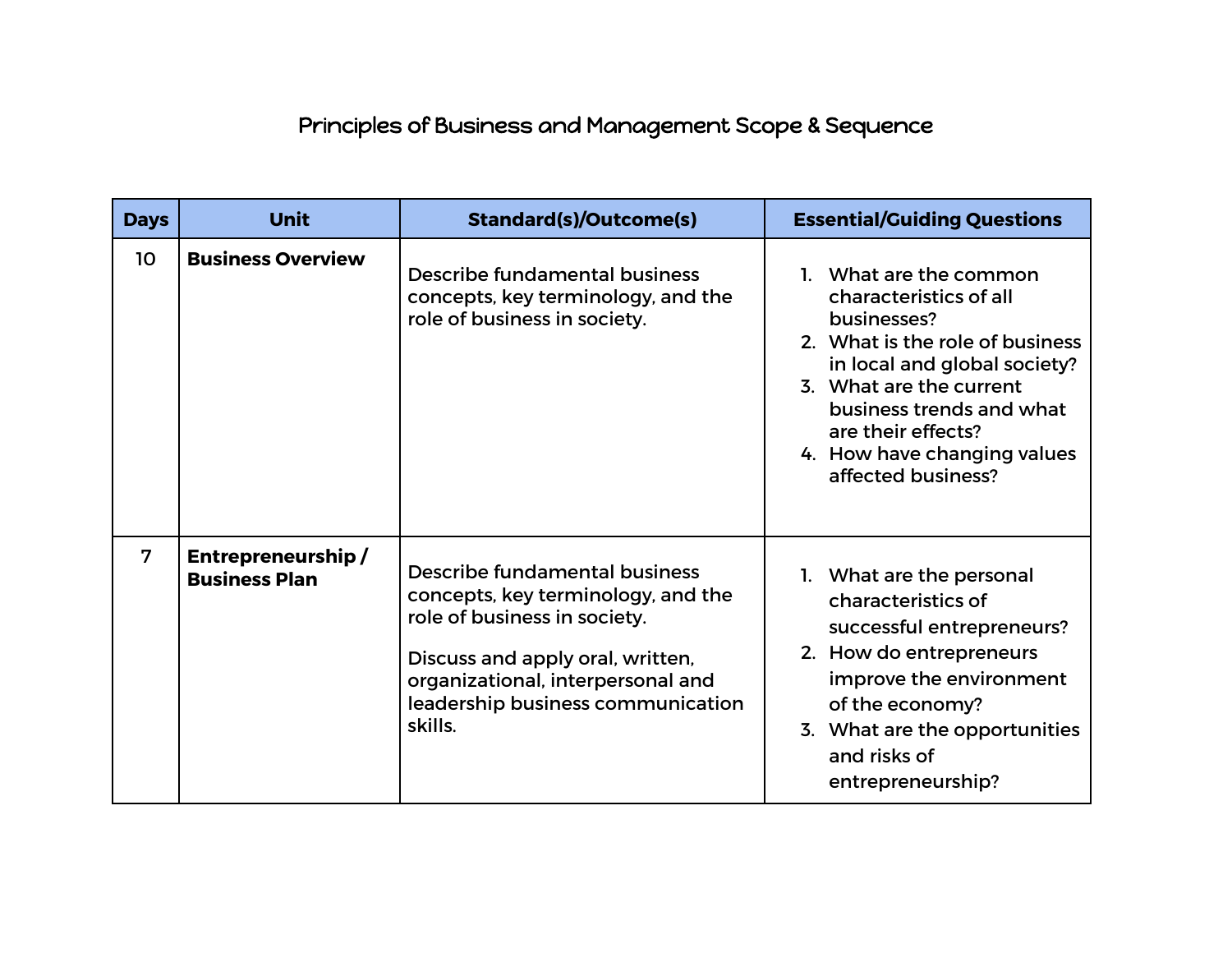|                 |                         |                                                                                                     | 4. What are the elements of a<br>business plan?                                                                                                                                                                                                                                                                                                           |
|-----------------|-------------------------|-----------------------------------------------------------------------------------------------------|-----------------------------------------------------------------------------------------------------------------------------------------------------------------------------------------------------------------------------------------------------------------------------------------------------------------------------------------------------------|
| 10              | <b>Economic Systems</b> | Describe fundamental business<br>concepts, key terminology, and the<br>role of business in society. | 1. How does a prosperous<br>business system provide its<br>citizens with a high<br>standard of living?<br>2. Why is the supply and<br>demand of products<br>important to both<br>businesses and<br>consumers?<br>3. How does a political<br>system affect a country's<br>economic system?                                                                 |
| 10 <sub>o</sub> | <b>Management</b>       | Identify major management<br>concepts, principles and values.                                       | 1. What is the process of<br>management?<br>2. What are the theoretical<br>principles that govern<br>contemporary<br>management?<br>3. What are the four<br>functions of management?<br>4. How do the operational<br>and functional aspects of<br>management differ?<br>5. How do human resource<br>functions contribute to an<br>organization's success? |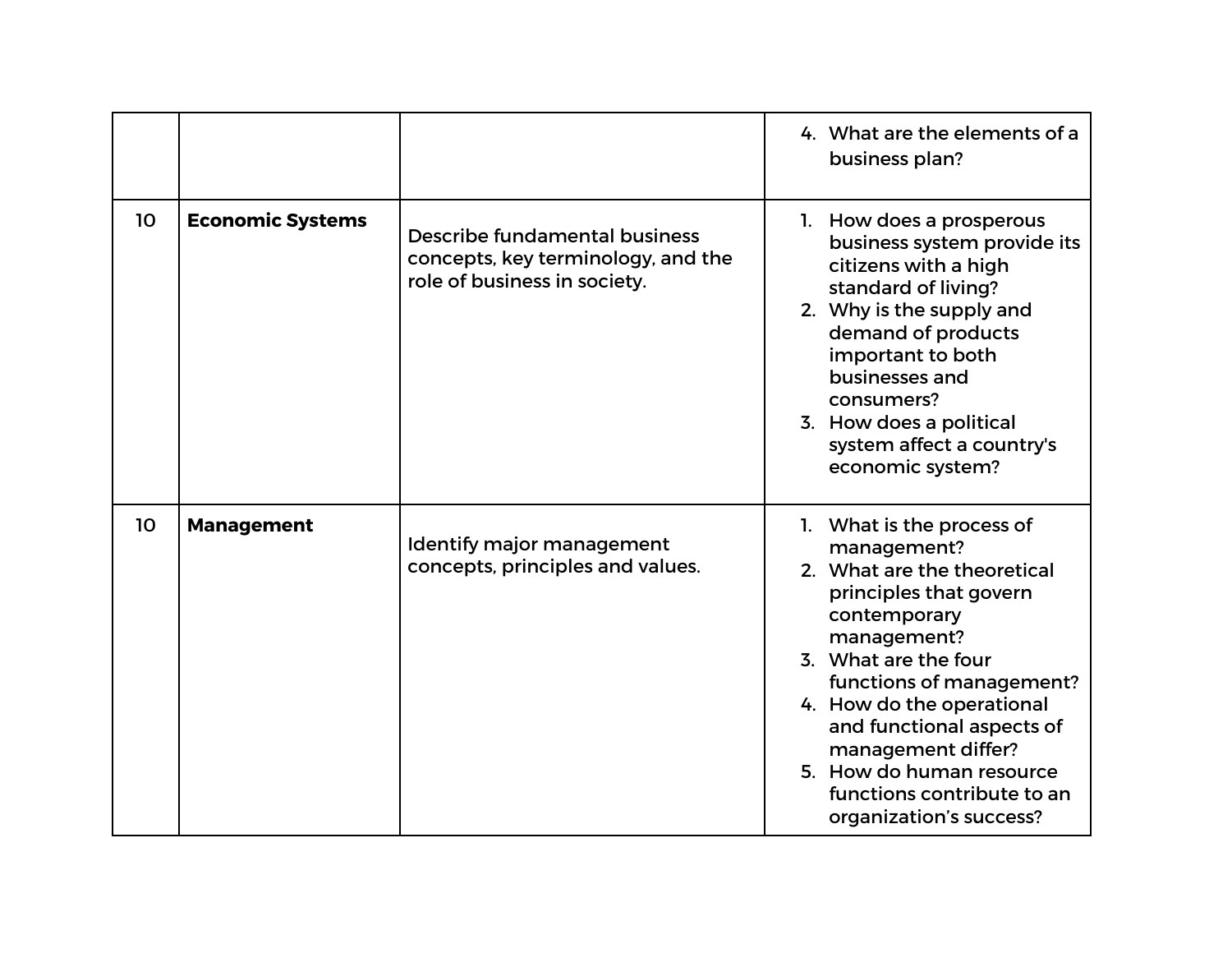| 10 | <b>Marketing</b>          | Describe fundamental business<br>concepts, key terminology, and the<br>role of business in society.                                                             | 1. What is marketing?<br>2. How does the Marketing<br>Concept relate to the goals<br>and objectives of the<br>business?<br>3. What four variables<br>comprise the Marketing<br>Mix?<br>4. Why is the proper<br>identification of the target<br>market crucial to the<br>success of a product or<br>service?      |
|----|---------------------------|-----------------------------------------------------------------------------------------------------------------------------------------------------------------|------------------------------------------------------------------------------------------------------------------------------------------------------------------------------------------------------------------------------------------------------------------------------------------------------------------|
| 5  | <b>Production</b>         | Describe fundamental business<br>concepts, key terminology, and the<br>role of business in society.                                                             | 1. What are the five elements<br>of production?<br>2. How are the five elements<br>of production interrelated?<br>3. What is the difference<br>between direct and<br>indirect channels of<br>distribution?<br>4. What are the factors that<br>determine which type of<br>channel of distribution is<br>utilized? |
| 8  | <b>Accounting/Finance</b> | The role of accounting and finance in<br>business, functions of credit and<br>savings; & key words and phrases<br>used frequently in the business<br>community. | 1. What financial records do<br>businesses maintain?<br>2. How do businesses<br>determine their financial<br>position?                                                                                                                                                                                           |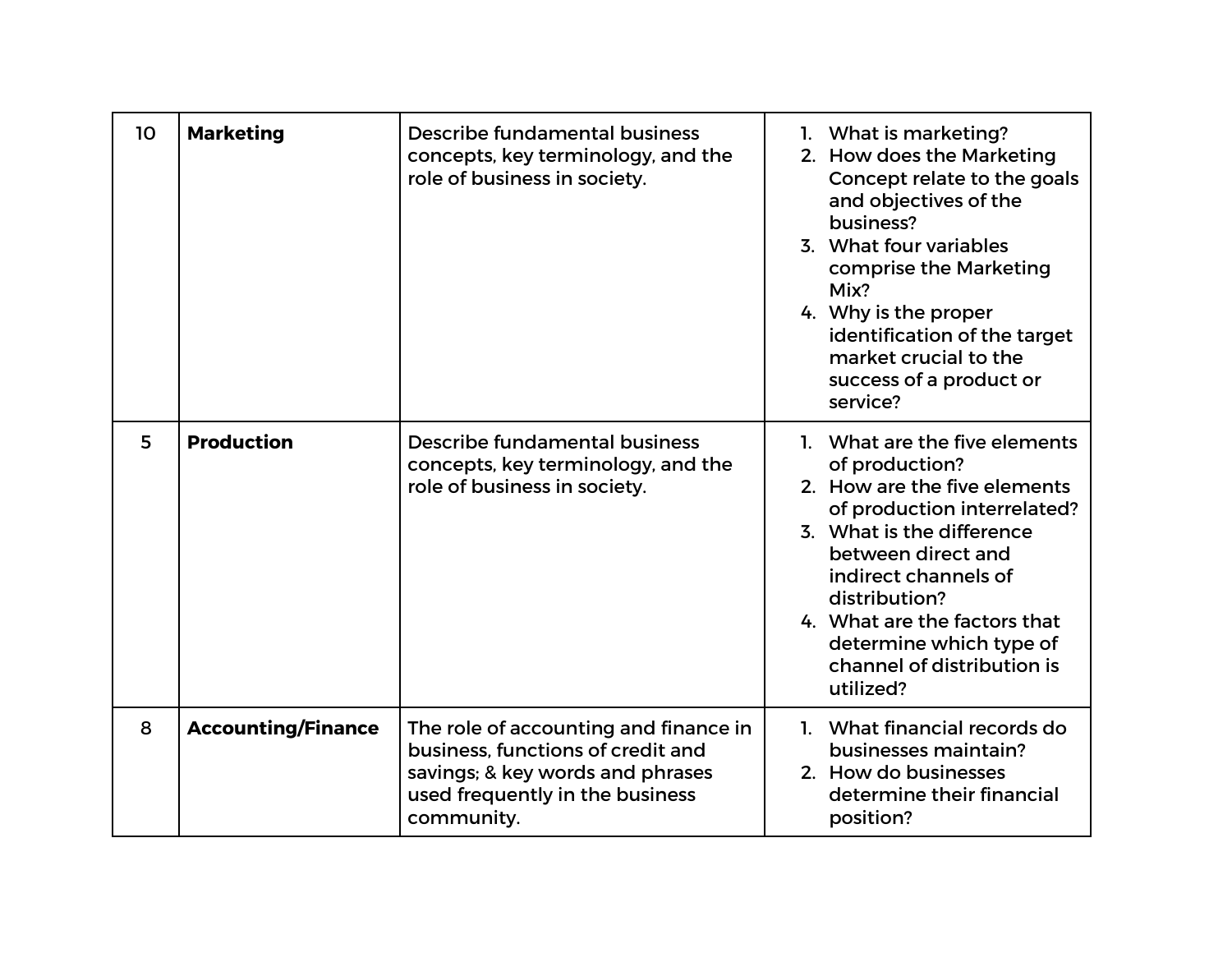|   |                        |                                                             | 3. What is the function of<br>credit in business?<br>4. What are sources of short<br>term financing?<br>5. What is the function of<br>savings in business?                                                                                                                                     |
|---|------------------------|-------------------------------------------------------------|------------------------------------------------------------------------------------------------------------------------------------------------------------------------------------------------------------------------------------------------------------------------------------------------|
| 8 | <b>Business Ethics</b> | Identify core business ethics and<br>business law concepts. | 1. Why is it important to<br>behave ethically in<br>business?<br>2. How do ethical issues<br>influence business<br>decisions?<br>3. How should ethical<br>dilemmas be handled in<br>the workplace?<br>4. Are business ethics<br>different in other<br>countries?                               |
| 5 | <b>Business Law</b>    | Identify core business ethics and<br>business law concepts. | 1. Why are monopolies<br>undesirable in a free<br>market?<br>2. How do local, state, and<br>federal governments<br>protect businesses?<br>3. How do local, state, and<br>federal governments<br>protect consumers?<br>4. How do local, state, and<br>federal governments<br>protect employees? |